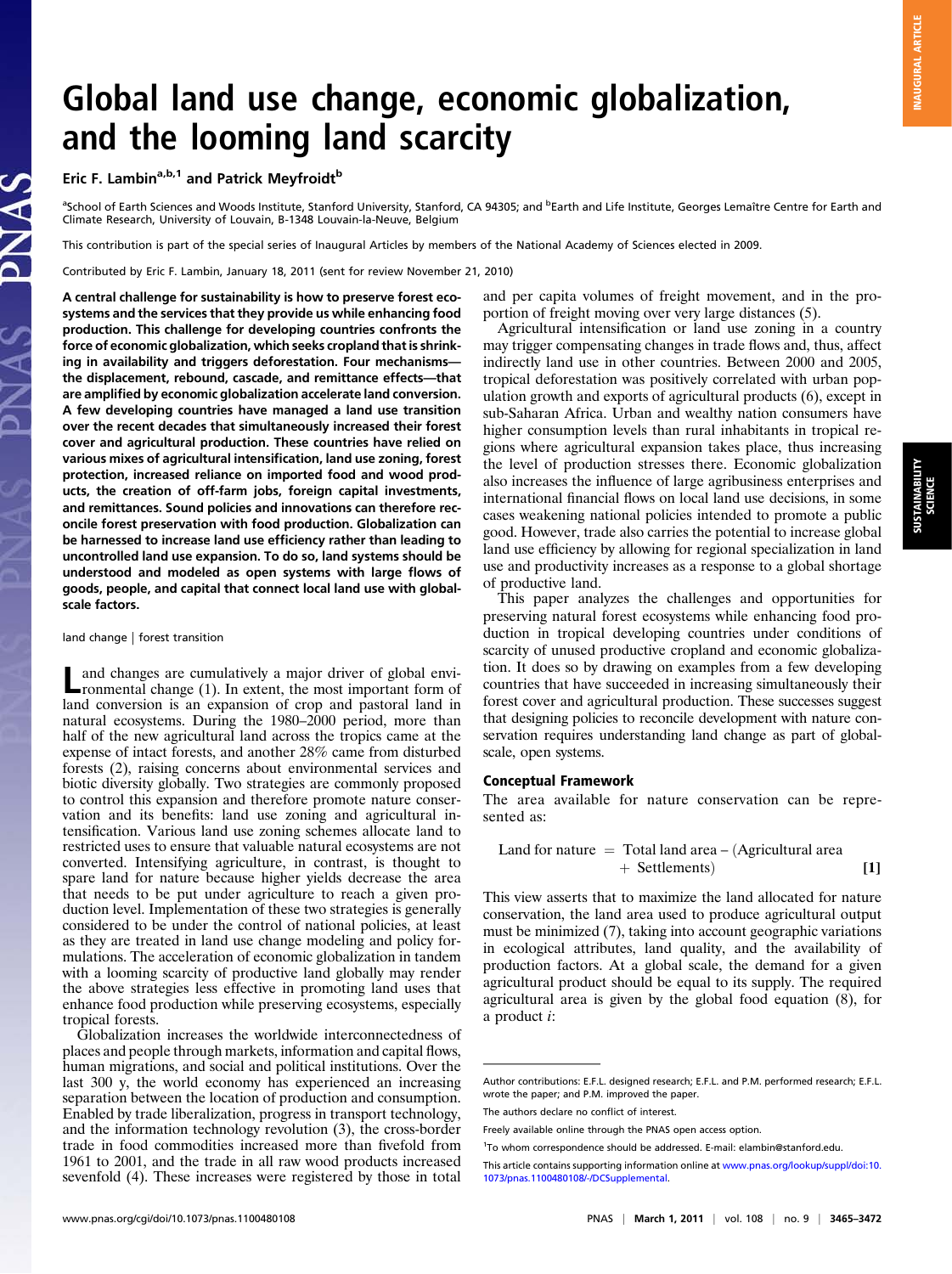Population × (Consumption per capita) $_i \equiv$  Agricultural area $_i$ 

 $\times$  Yield<sub>i</sub>

[2]

On the supply side, one food product can be replaced by substitutes that decrease the consumption of product  $i$  (e.g., seafood or crops with high calories per unit of cultivation). Moreover, for a country  $c$ , imports and exports of that product  $i$  affect its supply:

Population<sub>c</sub> × (Consumption per capita)<sub>ci</sub>  
\n
$$
\equiv [(Agricultural areaci × Yieldci) [3]
$$
\n
$$
+ (Importsci - Exportsci)]
$$

The demand side of the equation is unlikely to decrease anytime soon as the world population will not stabilize before the second half of the century and consumption per person increases as billions of people move out of poverty (9). Replacing starchy staples by livestock and horticultural products in the food mix increases demand for land. On the supply side, the global aggregate yield increase was 1.1% on average between 1990 and 2007 (10). Future yield increases will have to first compensate for the prime agricultural land that is converted to other land uses (e.g., settlements; ref. 11) before meeting the increasing demand for food. Countries with sparse land reserves will have either to increase their imports and decrease their exports of food, feed, and fibers to preserve wildlands or acquire land abroad.

# Land, an Increasingly Scarce Resource

At a global scale, land is becoming a scarce resource, asserting the need for more efficient land use allocation and innovation in agriculture. We summarized various estimates and scenarios of global land use for the 2000–2030 period (Table 1), retaining low and high estimates based on an expert judgment ([SI Text](http://www.pnas.org/lookup/suppl/doi:10.1073/pnas.1100480108/-/DCSupplemental/pnas.201100480SI.pdf?targetid=nameddest=STXT)). Of the total ice-free land area (13,300 Mha), ≈4,000 Mha is suitable for rain-fed agriculture. The noncultivated area that is suitable for

|                 |  |  |  | Table 1. Estimates of land use in 2000 and additional land |  |
|-----------------|--|--|--|------------------------------------------------------------|--|
| demand for 2030 |  |  |  |                                                            |  |

| Land use category                                   | Low, Mha | High, Mha |
|-----------------------------------------------------|----------|-----------|
| Land use in 2000                                    |          |           |
| Cropland                                            | 1,510    | 1,611     |
| Pastures                                            | 2,500    | 3,410     |
| Natural forests                                     | 3,143    | 3,871     |
| <b>Planted forests</b>                              | 126      | 215       |
| Urban built-up area                                 | 66       | 351       |
| Unused, productive land                             | 356      | 445       |
| Projected land use for 2030                         |          |           |
| Additional cropland                                 | 81       | 147       |
| Additional biofuel crops                            | 44       | 118       |
| Additional grazing land                             | $\Omega$ | 151       |
| Urban expansion                                     | 48       | 100       |
| Expansion industrial forestry                       | 56       | 109       |
| Expansion of protected areas                        | 26       | 80        |
| Land lost to land degradation                       | 30       | 87        |
| Total land demand for 2030                          | 285      | 792       |
| Balance (unused land in 2000 - land demand in 2030) |          |           |
| With no deforestation                               | $+71$    | $-347$    |
| Clearing of natural forests                         | 152      | 303       |
| With deforestation                                  | $+223$   | $-44$     |

These values were derived from the literature and selected based on an expert judgment, evaluating the realism of underlying assumptions, looking for a convergence of evidence, and using 2000–2010 observations as a reality check (references and explanations in [SI Text](http://www.pnas.org/lookup/suppl/doi:10.1073/pnas.1100480108/-/DCSupplemental/pnas.201100480SI.pdf?targetid=nameddest=STXT)). The low estimates represent a conservative view of both land reserve and additional land demand, whereas the high estimates represent a slightly bolder view.

cropping while being nonforested, nonprotected, and populated with  $\langle 25 \rangle$  persons per km<sup>2</sup> is estimated at 445 Mha globally (12). This land reserve is mostly concentrated in Latin America's cerrados and grasslands (Brazil, Argentina) and in African savannas (Sudan, Democratic Republic of the Congo, Mozambique, Tanzania, Madagascar). Although it is not forested, converting this land to agriculture will generate environmental and social costs because it is generally rich in biodiversity and used, for example, by agro-pastoralists. The collapse of the Soviet Union resulted in the abandonment of  $\approx 26$  Mha of farmland (in Russia, Belarus, Ukraine, Kazakhstan) that is progressively being reclaimed. The land actually available for agricultural expansion in these examples will depend on future prices for agricultural products.

Different land uses will be competing for the available land (Table 1; the sources and assumptions for the figures below are described in *[SI Text](http://www.pnas.org/lookup/suppl/doi:10.1073/pnas.1100480108/-/DCSupplemental/pnas.201100480SI.pdf?targetid=nameddest=STXT)*). Feeding a growing world population may require an additional 2.7–4.9 Mha of cropland per year on average. The actual amount will depend on future diets, food wastages, and food-to-feed efficiency in animal production (13). In 2007, production of the feedstocks for the current generation of biofuels required  $\approx$ 25 Mha. Meeting the current policy mandates of petroleum substitution by biofuels would require an increase by 1.5–3.9 Mha per year. Pasture areas are projected to only increase by 0–5 Mha per year because of an intensification of livestock production systems. The land footprint of cities is <0.5% of the Earth's total land area but urbanization is predicted to cause the loss of 1.6–3.3 Mha per year of prime agricultural land. Demand for industrial forestry will grow by 1.9–3.6 Mha per year, mainly in Asia and subtropical regions. Industrial forestry may replace natural forests but will also encroach on agricultural land. Protected areas will continue to expand by 0.9–2.7 Mha per year. Land degradation negatively affects land productivity and makes  $\approx$ 1–2.9 Mha unsuitable for cultivation per year, with a high rehabilitation cost. All of the above future land demands are of the same order of magnitude. Climate change will affect agriculture directly through changes in agroecological conditions (14), potentially opening or closing lands for cultivation. Geographic shifts in land suitability will not affect all prime lands, thanks to adaptations of farming systems, but interannual fluctuations in crop yields will probably increase.

Accounting for some unavoidable deforestation, the range in availability of land suitable for cropping by 2030 might be –44 Mha to +223 Mha (Table 1). With an additional total land demand of 9.5–26.4 Mha per year, the current land reserve could be exhausted as early as in the late 2020s and at the latest by 2050. A better land accounting should be spatially explicit to reflect geographic variations in land attributes and production systems. Market responses associated with land scarcity are likely to stimulate the future adoption of more efficient land management practices. Innovations that could be a source of discontinuities in future land use trajectories and, thus, prevent a global land shortage include technological breakthroughs on genetically modified crops or second generation biofuels, investments for restoration of degraded lands, adoption of more vegetarian diets in rich countries, strict land use planning to preserve prime agricultural land, or new industrial processes to produce synthetic food, feed, and fibers. Absent such innovations, humanity could inadvertently cross a threshold where annual increments in global food production beyond yield increases would lead to an accelerating conversion of natural forests, with detrimental environmental impacts, and to cropland expansion on unsuitable lands, therefore requiring large capital investments, intensive use of water and fertilizers, and a much larger area for any increment in production.

## Influence of Globalization on Land Use Change

Addressing global land availability is made more complex by the processes of economic globalization. In particular, cropland expansion and forest conversion are accelerated by global-scale spatial dynamics caused by the displacement, rebound, cascade, and remittances effects.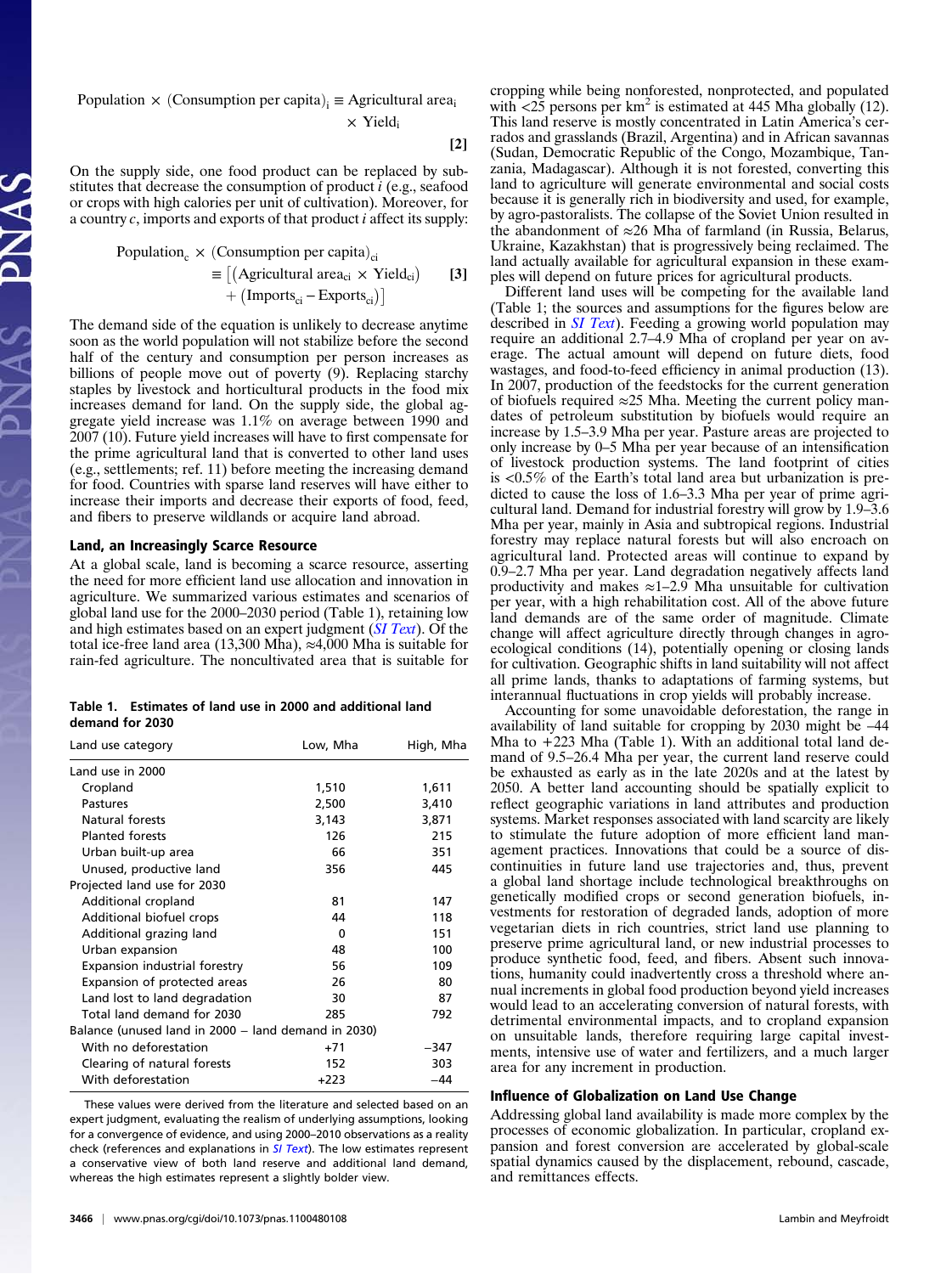Displacement (or Leakage) Effect. Displacement of land use from a place occurs when there is a migration of activities to another place, therefore causing land change in the other locality. Leakage is a form of displacement due to land use policies aimed at reducing environmental pressure in a place. Land use zoning for nature conservation in a country may displace population and land use within that country or abroad, via migrations or by increasing imports of agricultural or wood products, thus shifting pressure on natural ecosystems elsewhere. When it is verified, the environmental Kuznets curve—i.e., a virtuous circle between economic growth and environmental quality beyond a particular level of per capita income—is in part explained by a spatial displacement of environmental costs to other territories (15). Trade redistributes environmental impacts of policies and economic activities at the global scale (16) because it is associated with virtual exchanges of natural resources embodied in commodities being traded—e.g., water, biomass, and land use (17, 18). International trade plays a rapidly increasing role in matching supply and demand for biomass-related products (19). Accounting for trade balances in land use quantifies both the land area appropriated by production abroad through imports, and the domestic land area embodied in exports (20). In 1994, 35% of food consumption needs in Sweden were satisfied based on agricultural areas outside the country (21). In 2001, the agricultural products imported by Switzerland corresponded in virtual land to more than 150% of the arable land cultivated in the country (20).

Countries apply different levels of land use restrictions to protect or conserve nature and its services, from strict nature reserves to protected landscapes. Protected areas are suspected to accelerate deforestation in their surroundings by displacing human populations or extraction activities outside reserves, by increasing the density of agents attracted by economic opportunities around parks (22), or through land market feedbacks (23). Forests are also assigned to different forest exploitation regimes specified by law. Restricting land use may "force the marketplace to look elsewhere to satisfy material needs ..." (24), unless demand for agricultural and forest products is shrinking because of a decrease in consumption or a substitution by other goods. Displacement of forest exploitation is a concern for climate change policies and carbon markets involving land use. With carbon crediting for afforestation and reforestation—as in Kyoto Protocole's Clean Development Mechanism—and avoided deforestation—as in the "Reducing Emissions for Deforestation and forest Degradation" (REDD) policy—the market creates an incentive for a leakage of timber harvest and deforestation from signatory countries to nonparticipatory countries. Such a negative externality would cause a loss of net carbon benefits (25). Leakage from developed to tropical countries may be detrimental to the environment because of the latter's overall weak environmental protection, logging practices that cause high collateral damages (26), and lower crop yields (27). Tropical forests have higher carbon densities but lower densities of commercial species  $(28)$ , a richer biodiversity, and a greater role in mitigating climate warming (29) than higher latitude forests. Forest conservation in developed countries may therefore result in an "illusion of preservation" (30).

Evaluations of the effectiveness of protected areas show that rates of deforestation are much lower inside compared with outside reserves (31). Studies in Costa Rica (32) and Sumatra (33) did not find evidence for a spatial spillover effect in the neighborhood of protected areas. A reduction of deforestation in adjacent unprotected areas was observed in Sumatra, probably due to urban migrations (33). By contrast, a study in the Peruvian Amazon (34) found that, although forest concessions experienced a large reduction in deforestation after enactment of stringent timber harvest legislation, the rates of forest clearing and disturbance outside concessions increased rapidly. Protection of public forests in the US Pacific Northwest also displaced timber harvests on private timberlands in the region and further away, with a total displacement of 84% of the reduced public harvest timber because of conservation programs (35). A similar leakage effect was found for cropland in the United States, where the purchase of conservation easements on farmland brought noncropland into crop production elsewhere, for ≈20% of the cropland area that was retired from cultivation (36).

Several studies also demonstrate strong cross-border leakages. Between 1990 and 2004, developed countries that enacted conservation set aside policies increased their cereal imports per capita by 42.2% compared with an average 3.5% increase for countries that did not enact such policies (37). An economic modeling study estimated that protecting 20 ha of forests from harvest in North America and Europe induces the logging of  $\approx$ 1 ha of primary forest in remote tropical places or in Russia (38). A general equilibrium model showed that forest conservation and environmental protection in countries with a significant forestry sector would be associated with a leakage—mainly to developing, tropical forest countries—of at least 65% of the timber stock being protected locally (39).

Increasing demand for wood products and new forest conservation programs in China and Finland have increased pressure on forests in neighboring Russia through wood imports (40). In the 19th and early 20th centuries, the shift from net deforestation to net reforestation—referred to as the forest transition (41)—that took place in Europe and New England was facilitated by imports of timber and food: For every region with cropland abandonment and forest regrowth, other regions experienced compensating cropland expansion and forest clearing (42, 43). Importing wood products is the economic equivalent of exporting ecological impacts (40). The national-scale reforestation of Vietnam since 1992 was achieved by the displacement of forest extraction to other countries equivalent to 39% of the regrowth of Vietnam's forests from 1987 to 2006 (44). About half of these wood imports were illegal. For most of the developing countries that recently experienced a forest transition, displacement of land use abroad accompanied the local reforestation (45). Additional global land use change embodied in their wood imports did offset 74% of their total reforested area, a figure that is reduced when taking into account their exports of agricultural goods. Economic globalization thus facilitates a forest transition in some countries through a displacement of demands overseas, but other countries absorb these demands and undergo large-scale agricultural expansion (45). In Latin America, increasing global food demand accelerates deforestation in high potential areas for intensive agriculture while marginal agricultural lands are abandoned (46). Brazil is facilitating forest regrowth elsewhere by contributing massive quantities of beef, soy, and timber to national and global markets (42), which makes the 2004–2010 decrease in deforestation in the Brazilian Amazon even more remarkable.

Displacement of land use is also taking the form of large-scale, cross-border land transactions that are carried out by transnational corporations and sometimes initiated by foreign governments  $(47)$ . In this "land grab," large agribusiness companies from countries rich in financial capital but poor in suitable land for agriculture are acquiring large tracts of land in countries with land reserves. In 2009, >50 Mha of farmland in Africa had been subject to recent negotiations or transactions of this kind, mostly with investors from oil- or capital-rich but food-poor Asian countries (48). The food and biofuel production grown on these plots is destined for export. This off-shore agricultural production is a result of the globalization of trade, liberalization of land markets, and the expansion of direct foreign investments in the agricultural sector  $(47)$ .

Rebound (or Take-Back) Effect. The rebound effect refers to a response of agents or of the economic system to new technologies or other measures introduced to reduce resource use. An increase in production efficiency lowers the cost of consumption of a good. Because of a lower price, more income available to spend, product substitutions, and an economy-wide effect through economic growth, the consumption of this good or of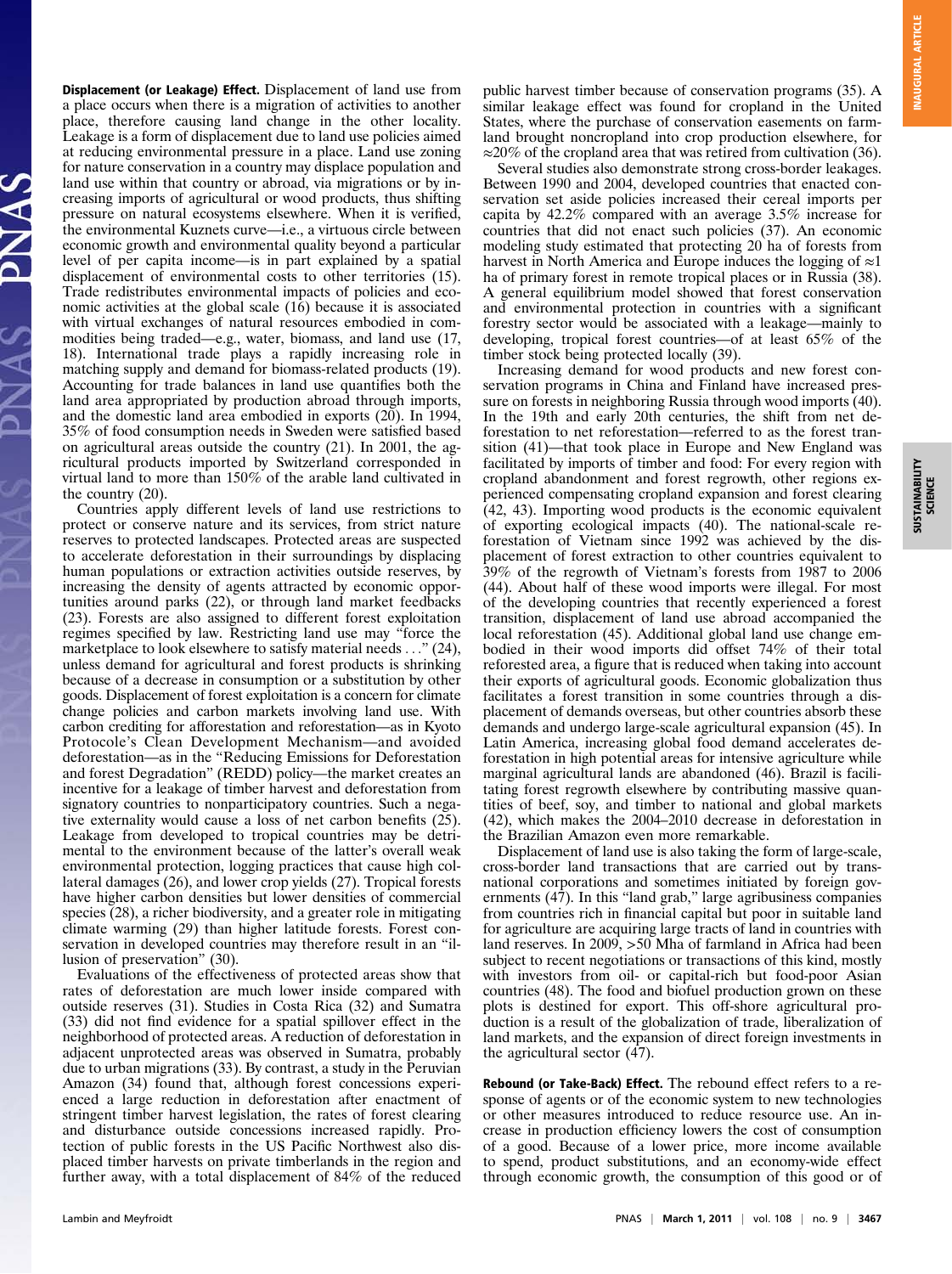other goods and services increases, thus offseting the beneficial effects of the new technology (49, 50). A strong rebound effect is more likely in large and expanding markets with a potential for economic growth. Jevons (51) had already observed that technological improvements in 19th century England that led to an increase in the efficiency of coal use caused an increase rather than a decrease in coal consumption in most industries (the "Jevons paradox").

It is often assumed that intensifying agriculture will spare land for nature as, for a fixed demand, higher yields decrease the area that needs to be cultivated. However, more efficient agriculture is likely to be more profitable and could lead to an expansion of the cultivated area (52). In the short term, the magnitude of this direct rebound effect depends on the price elasticity—the ratio of the percentage change in resource demand to percentage change in resource price. If demand for a good is relatively elastic, the price decline expected from more efficient technologies will stimulate more demand. If demand is inelastic, a rebound effect can still take place through product substitutions. Although the demand for staple crops for human consumption is relatively inelastic (8), the global demands for biofuels, meat, and luxury goods such as coffee are elastic. In the long term, the magnitude of the rebound effect depends on the impact of technological progress on economic and population growth. A similar rebound effect in wood consumption can be associated with an intensification of silvicultural practices.

Aggregate global scale data suggest that past agricultural intensification did spare land for nature. If crop yields would have remained constant since 1961, an additional 1,761 Mha of cropland would have been required to achieve the same production level as in 2005 (53). This cropland expansion would have consumed all of the land reserve and caused massive deforestation. Absent agricultural intensification, large food producing countries would have required two to three times more cropland area to meet current food demands (54). These estimates ignore, however, a possible rebound effect as, with lower crop yields, food prices and mortality due to malnutrition would have been higher in the past decades, and meat consumption lower, as these variables are largely endogenous.

Cross-country data show that paired increases in yields and declines in cropland occurred infrequently during the 1990–2005 period (37), thus refuting the land sparing hypothesis. Nations with concomitant rising yields and diminishing or static cropland were characterized by land set-aside programs and increasing imports of cereals per capita (37)—thus showing a rebound effect through displacement in the latter case. Another study detected a weak land sparing effect for staple crops in developing countries: Only in this case did per capita cropland area decrease slightly with crop yield increases (55). The relationship was reversed in developed countries, where agricultural subsidies maintained a high level of production. The land sparing effect was nonexistent when all crops were taken into account, as nonstaple crops replaced staple crops when they were contracting (55). Such relationships may be confounded by population growth and food imports.

Intensive agriculture often fails to spare land for nature due to environmental off-farm impacts, displacement of marginal farmers toward the extensive margin, and in-migration of landless farmers attracted by the economic opportunities created by intensification (56). National and local scale studies show two contrasting effects of agricultural intensification on land conversion, depending on how the new technologies affect the labor market and migration, whether the crops are sold locally or globally, the profitability of farming, and the capital and labor intensity of the new technologies (52). In cases that mostly involved crops consumed locally, agricultural intensification relieved pressure from the land, leading to abandonment of slashand-burn cultivation on steep slopes in uplands as lowlands were irrigated more intensively  $(57, 58)$ . In other cases involving cash crops for rapidly expanding global markets, agricultural intensification encouraged more cropland expansion, as observed for soybean in Brazil (59, 60) and oil palm in Indonesia and Malaysia (61). Intensification based on mechanization and chemical-based weed control frees up labor that may migrate and convert more land to low-input agriculture (52, 57, 62). Profits and government subsidies associated with intensive agriculture may also be reinvested by agribusiness enterprises in agricultural expansion.

Cascade Effects. Land-use change is driven by multiple, interacting factors that originate from the local to the global scales, involve feedback loops, and cascades through land use systems (63). A cascade effect is a chain of events due to a perturbation affecting a system. In ecology, it refers to a series of secondary extinctions triggered by the primary extinction of a key species in an ecosystem. In land change, it occurs through indirect land use changes, a crucial issue when evaluating environmental impacts of biofuels, for example. The mechanism is similar to that of land use displacement, with an initial change in land use allocation causing multiple crop substitutions and land conversion in a place distant from the biofuel production site, thus leading to additional environmental effects that are not immediately measurable.

When a bioenergy crop replaces a natural ecosystem, there is a direct land conversion. When it replaces a food crop in a field already under cultivation, or when crop production is diverted from the food market to the bioenergy market, the supply of the food crop decreases—e.g., for corn, sugarcane, potato, or wheat used for ethanol, or palm or rapeseed oil used for biodiesel. The market price for the replaced crop increases, thus causing more land to be allocated to that crop (64), which could negate climate benefits from biofuels. Successive market responses trigger a cascade of crop-by-crop substitutions, which eventually cause land conversion at the margins and a loss in ecosystem services (e.g., carbon storage and sequestration potential). When cultivation expands on abandoned croplands, there is still an ecological loss as natural vegetation regrowth on these areas is prevented (64).

Indirect land-use changes are caused by the competition for prime croplands, the international trade in agricultural commodities, and agronomic innovations facilitating crop substitutions under specific agroecological conditions. Estimating the magnitude of indirect land-use changes requires simulation experiments with global economic models to isolate the impact of an expansion of bioenergy crops from other underlying causes of forest conversion (63). These models estimate production functions and price elasticities based on sparse data (65). Rules for land use allocation and conversion factors between the cropland area allocated to biofuels and the conversion of natural ecosystems need to represent such complexities as how much marginal land is used, the adoption of land-saving techniques such as multicropping, the use of crop wastes and residues as feedstocks or animal feed, and changes in consumption and yield increases induced by higher food and feed prices. New infrastructures, and traceability and certification systems for biofuels, will also affect decisions leading to indirect land use changes.

In Brazil, soybean production for food and feed markets has greatly increased. Soy is also a source of biodiesel. Sugarcane ethanol is an important transportation fuel. These evolutions raise questions on the role of these crops in causing indirectly deforestation in the Amazon basin. Pasture expansion is the dominant cause of deforestation in the Brazilian Legal Amazon. In Mato Grosso, direct conversion of forest to cropland increased during 2001–2004 (66) and soybean expanded in areas previously occupied by pastures (67). Unless pasture area decreased overall, these land use trends suggest that soybean could have displaced pastures into the Amazon, thus indirectly causing deforestation in a classic pattern of frontier expansion based on land rents. More indirectly, soybean cultivation is stimulated by infrastructure improvements (59). Ranchers that are selling their land to soy farmers at high prices appear to reinvest their capital in forested areas (60), although direct empirical links between ranch-to-soy and new ranch lands is lacking. A modeling study, however, projected that, in Brazil, sugarcane ethanol and soy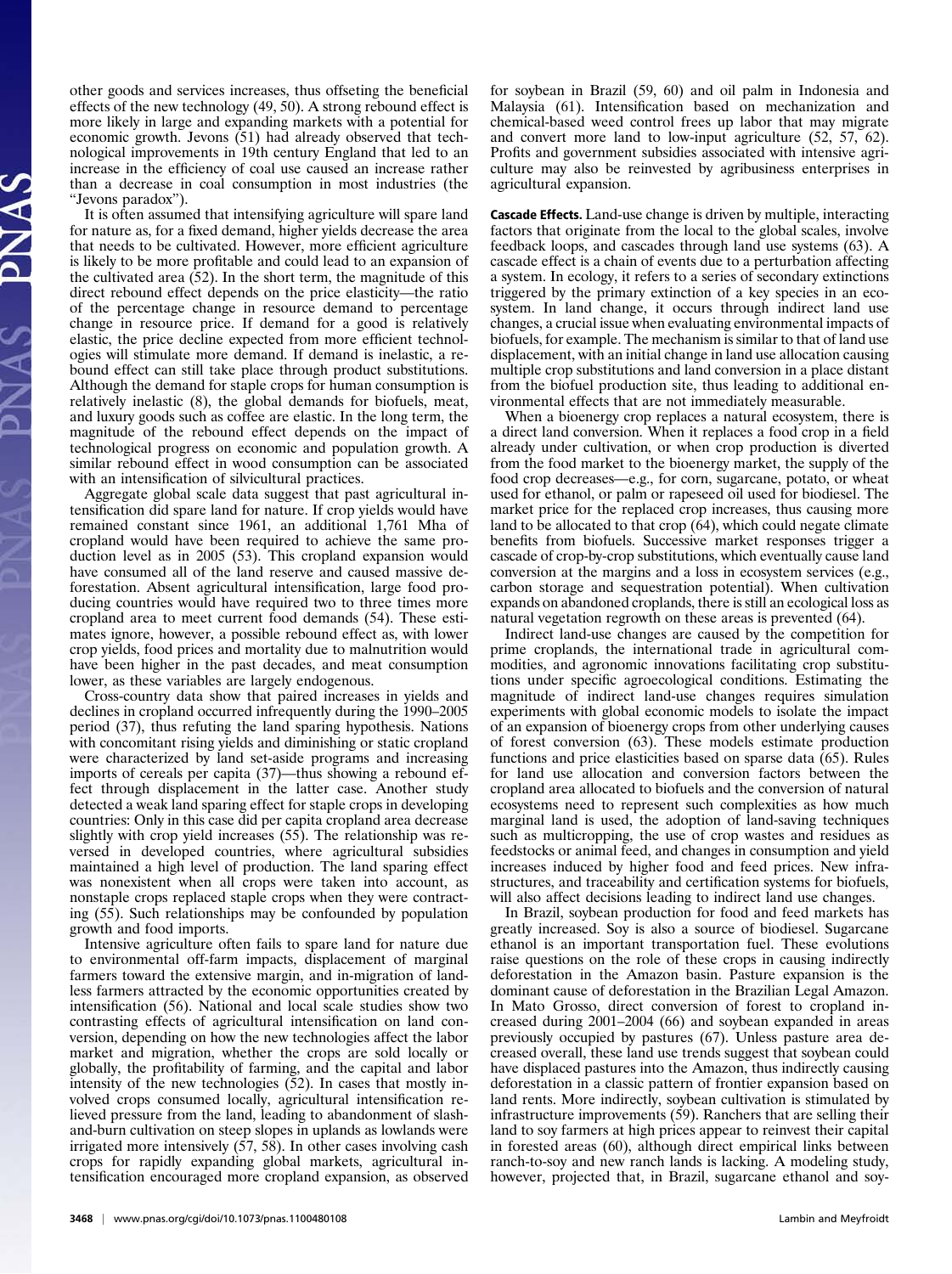bean biodiesel pushing the rangeland frontier into the Amazonian forest would be responsible for  $\approx 40\%$  and 60%, respectively, of the indirect deforestation by 2020 (68). Rangelands would also expand following their displacement from high to low productivity lands. The surge of deforestation in the Brazilian Amazon during 2002–2004 was also related to pasture and soybean expansion in response to international market demand. Health concerns in Europe have increased demand for openrange, grass-fed cattle, and nongenetically modified soy as a source of high-protein animal feed (60). Rapid economic growth in China and a diet richer in meat products has increased soy imports from Brazil to feed pork and poultry (69). These cascade effects link land use changes in a region to events taking place in remote locations through international trade in agricultural commodities. These links work both ways: Pressures by environmental groups and consumers in distant countries recently led to moratoriums by exporters and international retailers on trade in soybeans and beef from land recently deforested.

The first model-based estimate of indirect land use change quantified that, over a 10-y period, allocation of 12.8 Mha of corn to produce ethanol in the United States would lead to the conversion of 10.8 Mha to cropland in the world (64). Subsequent studies estimated a lower, but significant, worldwide increase in cultivated land associated with US-based maize ethanol at the 2015 mandated level—e.g., 3.8 Mha (70). Conventional biofuels that European Union Member States have planned for 2020 are projected to lead to 4.1–6.9 Mha of indirect land use changes (71). Global land use scenarios for the 21st century predicted that indirect land use changes due to biofuels expansion could be responsible for up to twice as much carbon loss as direct land use for biofuels (72). The fraction of additional land conversion causing deforestation will largely depend on forest protection policies. Another integrated global model estimated a knock-on leakage (or cascade) effect of agricultural expansion on deforestation causing an additional 30–50 Mha deforestation by 2030 when biofuels were introduced (73). Another study simulated a net expansion of cultivated area in 2000– 2030 of 19–44 Mha in response to additional demand for cropbased biofuel feedstocks, causing up to 24 Mha of additional forest conversion (74). A fivefold increase in the use of biomass for energy provision would almost double the present human appropriation of biomass at the global scale through wood and crop harvests, and grazing (75).

Remittance Effect. Outmigration from rural regions affects land use through a decrease in labor force and in consumption needs, and an inflow of remittances. In 2009, 214 million international migrants in the world were sending back home an estimated 414 billion US\$ as remittances (76). This massive transfer of funds may facilitate the reconversion of family members at home to the rural nonfarm economy, thus decreasing pressure on land. An increase in wealth of rural households is generally associated with a decreased engagement in agriculture and diversification toward rural nonfarm activities (77). Alternatively, remittances can favor investments in mechanization and agricultural intensification. Migrants also directly purchase land in their home country, as a safety net and to maintain ties with their place of origin (47). Outmigration affects how land use decisions are made and may give rise to "remittance landscapes" (78). Migrations interact with other factors associated with globalization that trigger a structural transformation of rural areas through land privatization, access to credit, nongovernmental organizations promoting social or environmental agendas, encroachment of largeholders or infrastructure projects (e.g., dams, mines, parks) on communal land, social mobility and expanded social networks, and the growth of urban aspirations. These trends result in a diversification of land use, with new crop varieties, home gardens, niche market production, or ecotourism, and the growth of off-farm activities (79).

Evidence on the effects of remittances on land use is sparse. In Vietnamese coastal communities, remittances were invested primarily in education, thereby increasing access to nonfarm income, but also in consumption, livestock, and agricultural diversification (80). In El Salvador, forest recovery was not correlated with local rural population density but with remittances sent from abroad by family members. Households with remittances cleared less forests (81). In the highlands of Ecuador, outmigration and remittances were not associated with a decline of agriculture or with landesque investments. Rather, subsistence agriculture continued to be a culturally valued and risk-averse activity (82). People having migrated abroad from southern Morocco invest more in land in their place of origin and have more formal property rights than households living in the area (83). The effects of remittances depend on the characteristics of the migrants and on the local agrarian system (84). Outmigration alone rarely leads to land abandonment, but rather to an extensification of land use (85), especially in "hollow forest frontiers" where sustained, profitable land uses have yet to emerge (86).

## Success Stories of Land Use in the Globalization Era

The dynamics detailed above have led to pressures on forest lands in the developing world, especially in the tropics, generating concerns about the environmental impacts of deforestation, both global and local. The prognosis may appear to be dire, but various proposed practices and evidence from a few countries demonstrate that appropriate policies can lead to national-scale land use transitions, spare land for forests, deal with the impacts of globalization and, therefore, prevent a conversion of all available land.

Land Use Integration vs. Specialization. Two contrasted— but not mutually exclusive—approaches have been proposed to manage future land use (87): One attempts to reconcile production with ecosystem conservation locally through nature-friendly farming, whereas the other one separates them further through regional land use specialization. In the former, on-farm practices can be made more benign to natural ecosystems through a reduction in chemical inputs and retention of patches of nonfarmed areas and farmed seminatural habitats in the matrix of farmed landscape, and by maintaining biodiversity in low-intensity farming systems (87, 88). In the developing world, tree cover can be maintained on a landscape with fruit orchards, wood lots, agroforestry systems, gardens, hedgerows, and secondary successions on fallows (89, 90). These wooded landscape mosaics often develop at forest margins, with forest fragments and patches of intensive farming. Smallholders in rural areas actively manage the multifunctionality of these ecosystems and extract nontimber forest products (89). These tree-based land use systems have a conservation value despite a different composition and structure compared with primary forests (7).

In the land-use specialization view, nature and intensive agriculture are segregated spatially. When marginal regions are integrated into international labor markets, they benefit from new niche markets and environmental policies (91, 90), with positive impacts on ecosystems and livelihoods. International trade can improve the spatial adjustment between land use and the productive potential of regions (41). The globalization of the agricultural and forestry production systems therefore has the potential for relieving pressure from marginal ecosystems (9) as a regional specialization in the locally most appropriate land uses increases the global efficiency of land use. Differences in the availability of productive space, labor costs, and environmental legislation also drive a reallocation of land use. Productivity gains in agriculture and forestry, trade in land-based products, and displacing production from marginal to high potential regions is not a zero-sum game and can spare land for nature. Increasing deforestation locally in high potential areas could thus be beneficial at the global level  $(\bar{8})$ . Access to global markets may also accelerate the diffusion of sustainable land management practices.

Learning from Recent Forest Transition Countries. A few developing countries have recently achieved a land use transition with a simultaneous increase in food production and forest cover: China,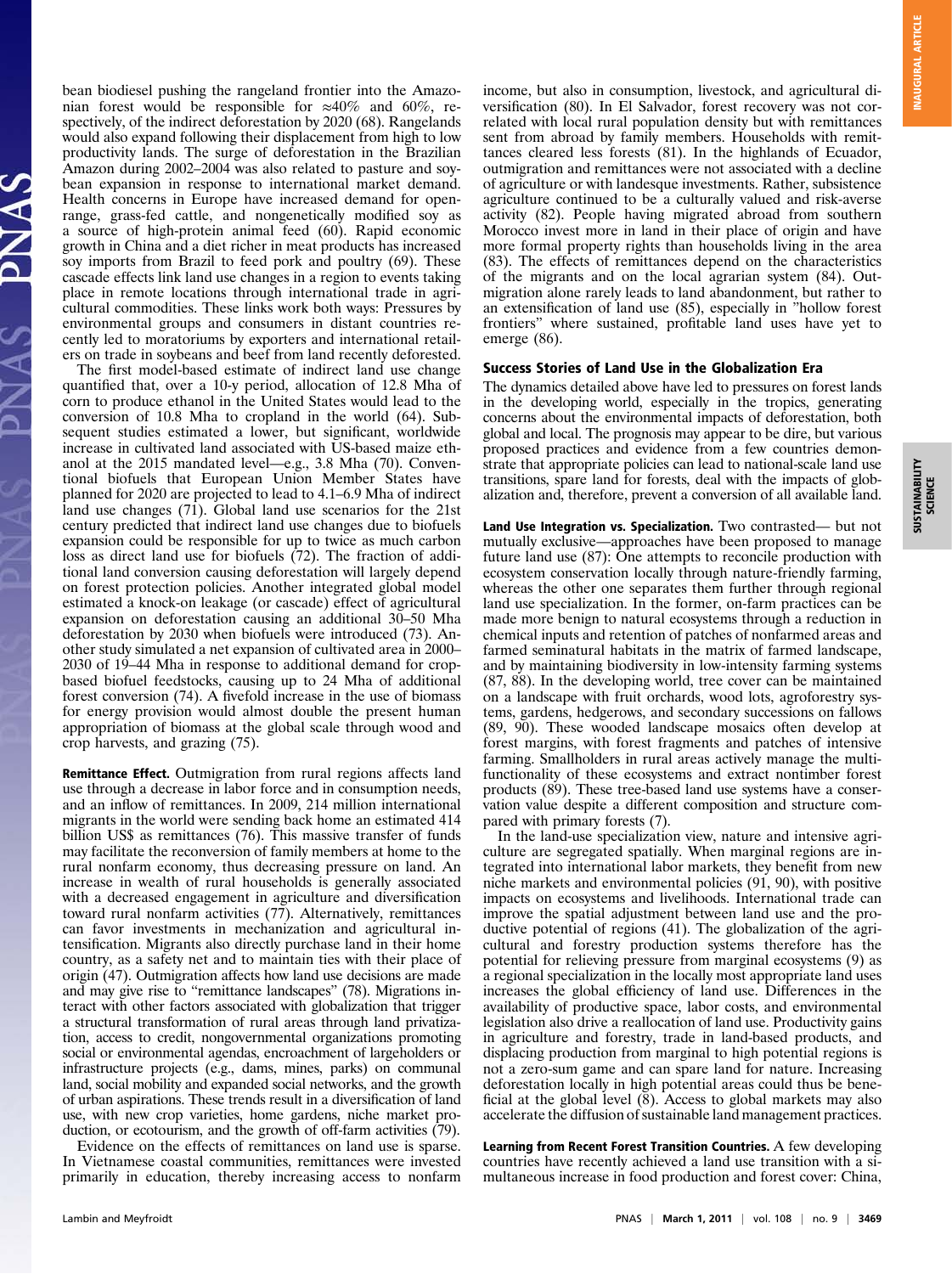Vietnam, India, Bhutan, Costa Rica, El Salvador, and Chile (92). Understanding the conditions associated with these land use transitions is rich in policy lessons. The four cases (China, Costa Rica, El Salvador, Vietnam) that most clearly qualify as recent forest transition countries (Fig. 1 and Table 2) experienced a growing total population, with a decreasing or stable rural population, except for Vietnam, where agriculture still contributed a large share of the GDP. Crop yields, and crop and meat production, increased and the total agricultural area expanded, except in Costa Rica. Thus, forests did not encroach mainly on prime agricultural land but rather on abandoned or marginal land. Protected areas have generally expanded, mostly in Costa Rica and China. Forest reserves and other forms of zoning of forestry land helped to control the rebound effect of agricultural intensification. Forest plantations contributed a large share of the expanding forest cover in Vietnam and China. The roundwood production in these countries declined or remained stable. All these countries displaced some of their land use abroad as they were going through a land use transition (45). Most countries increased their imports of wood products and meat while shifting from net exporters to net importers of agricultural products. This shift caused cascade effects on land use systems abroad; e.g., China increased its imports of soybean from Brazil, with possible indirect effects on deforestation. China also outsourced part of its land use through large-scale land transactions in Africa. In Costa Rica, foreign private agents invested financial

resources in nature conservation (93), whereas in El Salvador, remittances sent by migrants living abroad facilitated forest recovery  $(81)$ .

The land use transition in these countries has thus been achieved through multiple interacting mechanisms including agricultural intensification, land use zoning, forest protection, increasing reliance on imported food and wood products, and foreign capital investments. The pathways leading to a land use transition rely to various degrees and combinations on off-farm employment, land use diversification by smallholders, state intervention in land management, and integration in the global economic system (92). Forest cover expansion is associated with various mixes of natural forest regeneration and plantations of exotic tree species, with a lower ecological value in the latter case. Numerous developing countries with conditions similar to that of the seven recent forest transition countries, however, have not achieved a net reforestation. Systematic analyses of these cases have not been undertaken. Pending them, a cautious assessment holds that forest transitions are highly contingent and not necessarily an inevitable consequence of economic globalization and modernization.

The global food equation (Eq. 3) identifies the conditions for a global-scale forest transition. Each intervention option must be evaluated for its land-saving and other environmental impacts. Productivity increase only spares land for forests if it does not stimulate more demand for land-intensive commodities via the rebound effect. Substitutions of goods often displace environ-



Fig. 1. Key indicators of land use, population, and production for four recent forest-transition countries. Sources: ref. 4, excepted forest area: ref. 45. Agricultural production includes crop products and meat.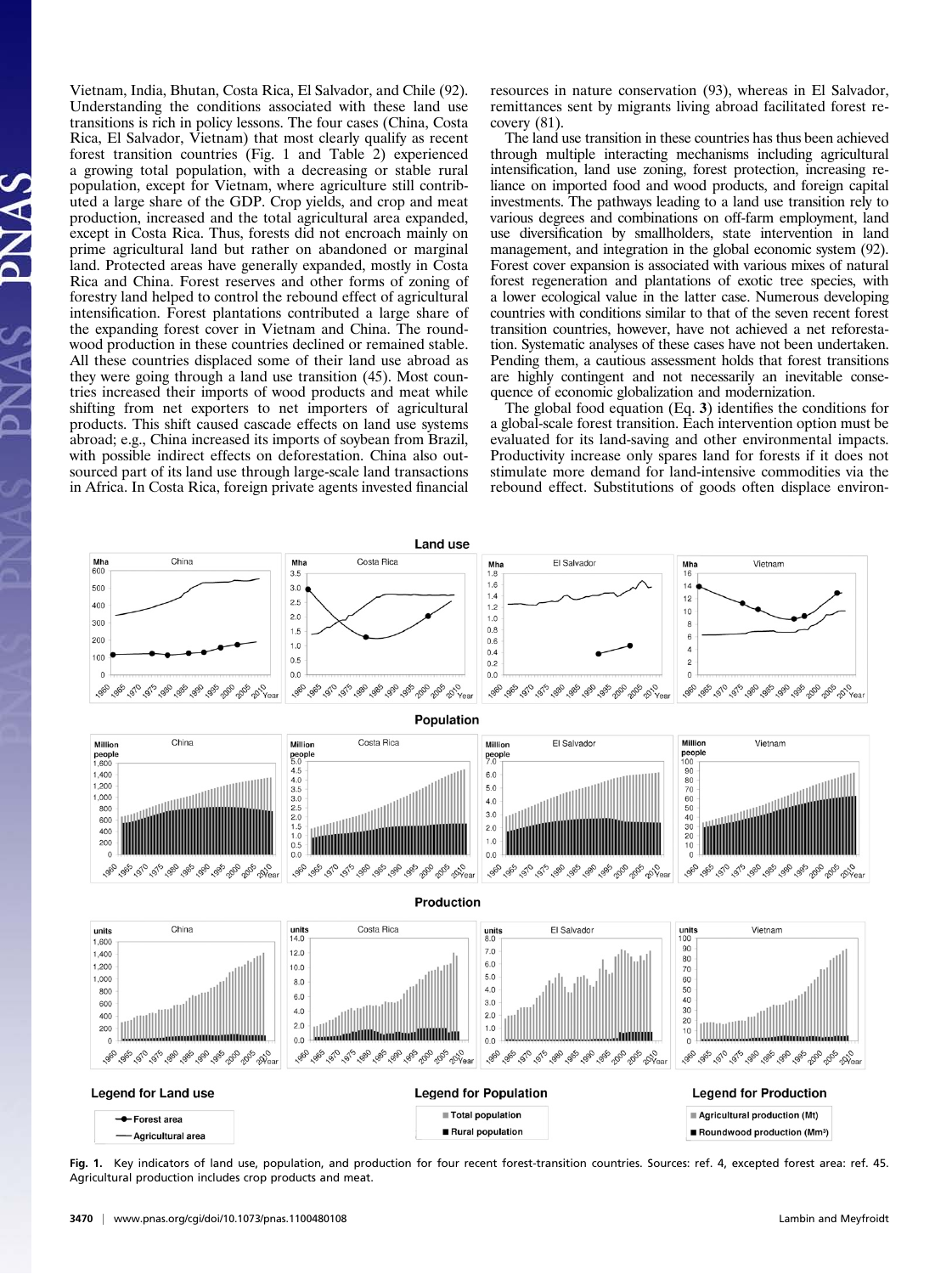#### Table 2. Key land use variables for four recent forest transition countries

| Indicator                                                                        | China | Costa Rica | El Salvador | Vietnam |
|----------------------------------------------------------------------------------|-------|------------|-------------|---------|
| % GDP from agriculture (2008)                                                    | 11    |            | 13          | 22      |
| % reforestation by plantations (1990-2005)*                                      | 23.8  | 0.4        | 0           | 44      |
| % crop yield increase (primary products, 1961-2007)*                             | 3.03  | 3.00       | 2.57        | 2.05    |
| Protected areas (% of land area) <sup>†</sup>                                    |       | 20.9       | 0.8         | 6.2     |
| Foreign investments in land use (% of total FDI, 2006) <sup><math>+</math></sup> | 1     | 2.2        | 0           |         |
| Land deals in Africa $(10^3$ ha) <sup>§</sup>                                    | 7.308 | 0          | 0           | 10      |
| Remittances (% of GDP, 2008) <sup>1</sup>                                        | 1.1   | 2.0        | 17.2        | 7.9     |

\*Food and Agriculture Organization of the United Nations (4).

† International Union for Conservation of Nature and United Nations Environment Programme-World Conservation Monitoring Centre (95).

‡ United Nations Conference on Trade and Development, FDI/TNC database (96).

<sup>§</sup>Global Land Project (48).

¶ World Bank.

mental impacts across sectors (e.g., from land to oceans with a shift from meat to fish; from land to atmosphere with a shift from wood to cement). Outsourcing land use globally is not an option, but a cross-border displacement of land use that moves production to more productive lands and improves efficiency of land use is favorable for forest area, although transport is a source of pollution. Demand will continue to rise but could shift toward commodities that save land (e.g., away from meat) and that are associated with sustainable land use practices (e.g., as certified through labeling schemes).

#### Conclusion

Economic globalization combined with the looming global land scarcity increases the complexity of future pathways of land use change. Predictions of the expected land use impact of national policies have become more uncertain. In a more interconnected world, agricultural intensification may cause more rather than less cropland expansion. Land use regulations to protect natural ecosystems may merely displace land use elsewhere by increasing imports. Mitigating climate change by mandating the use of biofuels in one place may increase global greenhouse gas emissions due to indirect land use changes in remote locations. A decrease in rural population due to outmigration may increase land conversion through remittances being invested in land use.

Despite these vexing mechanisms, a few developing countries have recently managed to navigate a transition toward more efficient land use, through varying combinations of strategies. The apparent tradeoff between forest and agriculture can be minimized through spatial management and the use of degraded or low competition lands. Although some land use displacement

- 1. Turner BL, 2nd, Lambin EF, Reenberg A (2007) The emergence of land change science for global environmental change and sustainability. Proc Natl Acad Sci USA 104: 20666–20671.
- 2. Gibbs HK, et al. (2010) Tropical forests were the primary sources of new agricultural land in the 1980s and 1990s. Proc Natl Acad Sci USA 107:16732–16737.
- 3. Anderson K (2010) Globalization's effects on world agricultural trade, 1960-2050. Philos Trans R Soc Lond B Biol Sci 365:3007–3021.
- 4. Food and Agriculture Organization of the United Nations (2010) FAOSTAT. Available at [http://faostat.fao.org.](http://faostat.fao.org/) Accessed November, 2010.
- 5. Chisolm M (1990) The Earth as Transformed by Human Action, eds Turner BL, 2nd, et al. (Cambridge Univ Press, Cambridge), pp 87–101.
- 6. DeFries RS, Rudel TK, Uriarte M, Hansen M (2010) Deforestation driven by urban population growth and agricultural trade in the twenty-first century. Nat Geosci 3: 178–181.
- 7. Perfecto I, Vandermeer J (2010) The agroecological matrix as alternative to the landsparing/agriculture intensification model. Proc Natl Acad Sci USA 107:5786–5791.
- 8. Angelsen A (2010) Policies for reduced deforestation and their impact on agricultural production. Proc Natl Acad Sci USA 107:19639–19644.
- 9. Godfray HCJ, et al. (2010) Food security: The challenge of feeding 9 billion people. Science 327:812–818.
- 10. Beddington J (2010) Food security: Contributions from science to a new and greener revolution. Philos Trans R Soc Lond B Biol Sci 365:61–71.
- 11. Seto KC, et al. (2002) Monitoring land-use change in the Pearl River Delta using Landsat TM. Int J Remote Sens 23:1985–2004.

is an unavoidable consequence of land use zoning, it never offsets 100% of the benefits for forest conservation—the glass remains half full. A zero-sum game in trade of agricultural and forestry products can be avoided by improving land use efficiency and the spatial adjustment between land use and the productive potential of regions. The rebound effect associated with agricultural intensification can be controlled by regulating land use, trade and consumption, e.g., through certification schemes. Global scale cascading effects of land use decisions could also be regulated through new forms of global governance linking trade with environmental protection.

Managing a transition toward more environmentally efficient and, thus, more sustainable land use involves better information on the global scale impacts of land use decisions, the creation of appropriate incentives for agents, and a greater capacity to adopt new land use practices (94). A more efficient land management and major technological innovations in agriculture have the potential to prevent a global shortage of productive land. In short, yes, "it's globalization, stupid," but its effects on land use can be harnessed if land use is understood as being part of open and complex human-environment systems dominated by long distance flows of commodities, capital, and people. The possibility of a global land use transition with a concomitant increase in agricultural production and forest area remains to be investigated.

ACKNOWLEDGMENTS. We thank B. L. Turner II, A. Angelsen, F. S. Chapin III, H. Gibbs, and N. Ramankutty for their useful comments. This research was partially funded by the European Union FP 7 Grant 226310 Reducing Emissions from Deforestation and Degradation through Alternative Landuses in Rainforests of the Tropics.

- 12. Fischer G, Shah M (2010) Farmland Investments and Food Security, Statistical Annex, Report Prepared under World-Bank-IIASA Contract, (Intl Inst Appl Syst Anal, Laxenburg, Austria).
- 13. Wirsenius S, Azar C, Berndes G (2010) How much land is needed for global food production under scenarios of dietary changes and livestock productivity increases in 2030? Agric Syst 103:621–638.
- 14. Schmidhuber J, Tubiello FN (2007) Global food security under climate change. Proc Natl Acad Sci USA 104:19703–19708.
- 15. Roca J (2003) Do individual preferences explain the Environmental Kuznets curve? Ecol Econ 45:3–10.
- 16. Srinivasan UT, et al. (2008) The debt of nations and the distribution of ecological impacts from human activities. Proc Natl Acad Sci USA 105:1768–1773.
- 17. Allan JA (1998) Virtual water: A strategic resource global solutions to regional deficits. Ground Water 36:545–546.
- 18. Hubacek K, Giljum S (2003) Applying physical input-output analysis to estimate land appropriation (ecological footprints) of international trade activities. Ecol Econ 44: 137–151.
- 19. Erb KH, Krausmann F, Lucht W, Haberl H (2009) Embodied HANPP: Mapping the spatial disconnect between global biomass production and consumption. Ecol Econ 69:328–334.
- 20. Wuertenberger L, Koellner T, Binder CR (2006) Virtual land use and agricultural trade: Estimating environmental and socio-economic impacts. Ecol Econ 57:679–697.
- 21. Deutsch L, Folke C (2005) Ecosystem subsidies to Swedish food consumption from 1962 to 1994. Ecosystems (N Y) 8:512–528.